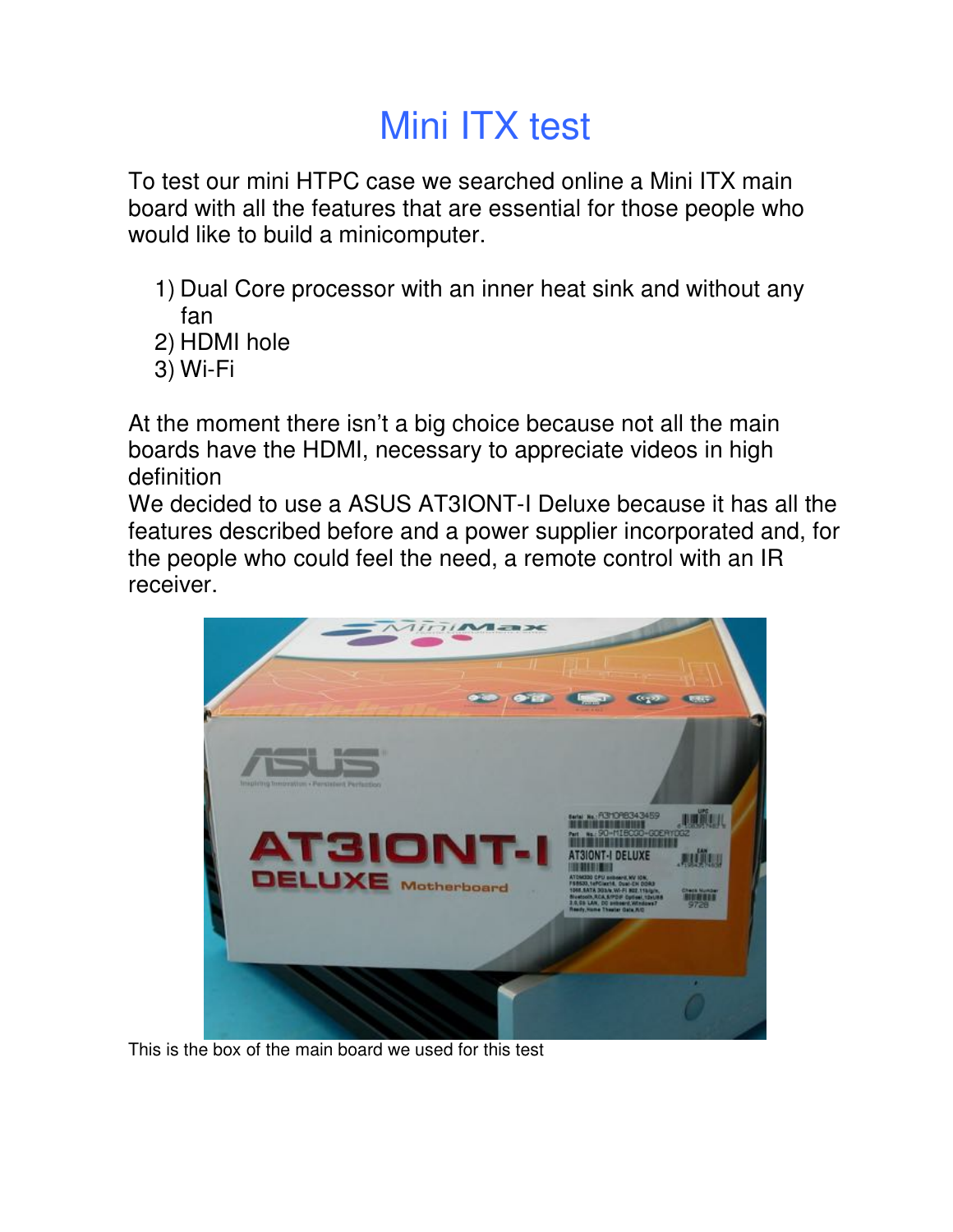

Here you can see all the info about the main board



This is our case, completely in aluminium and with many holes in the cover to help the dissipation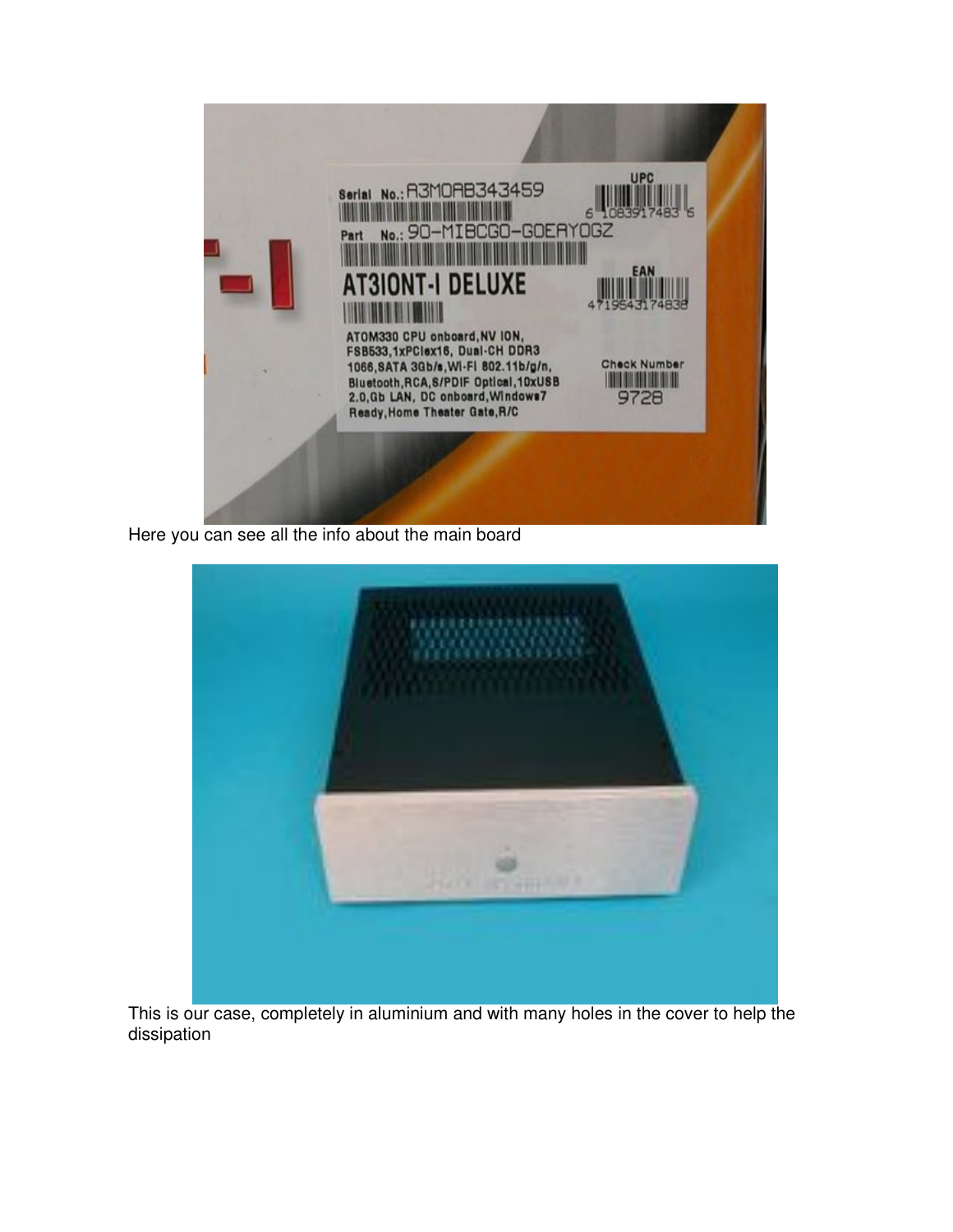

This is the main board inserted in the case with the power supplier and the IR remote control.

If you want to use other not-powered ITX main board, you need to buy a PICO power supplier



We tried the functioning in the usual conditions for a HTPC: we watched a movie in absolute silence because there wasn't any cooling fan.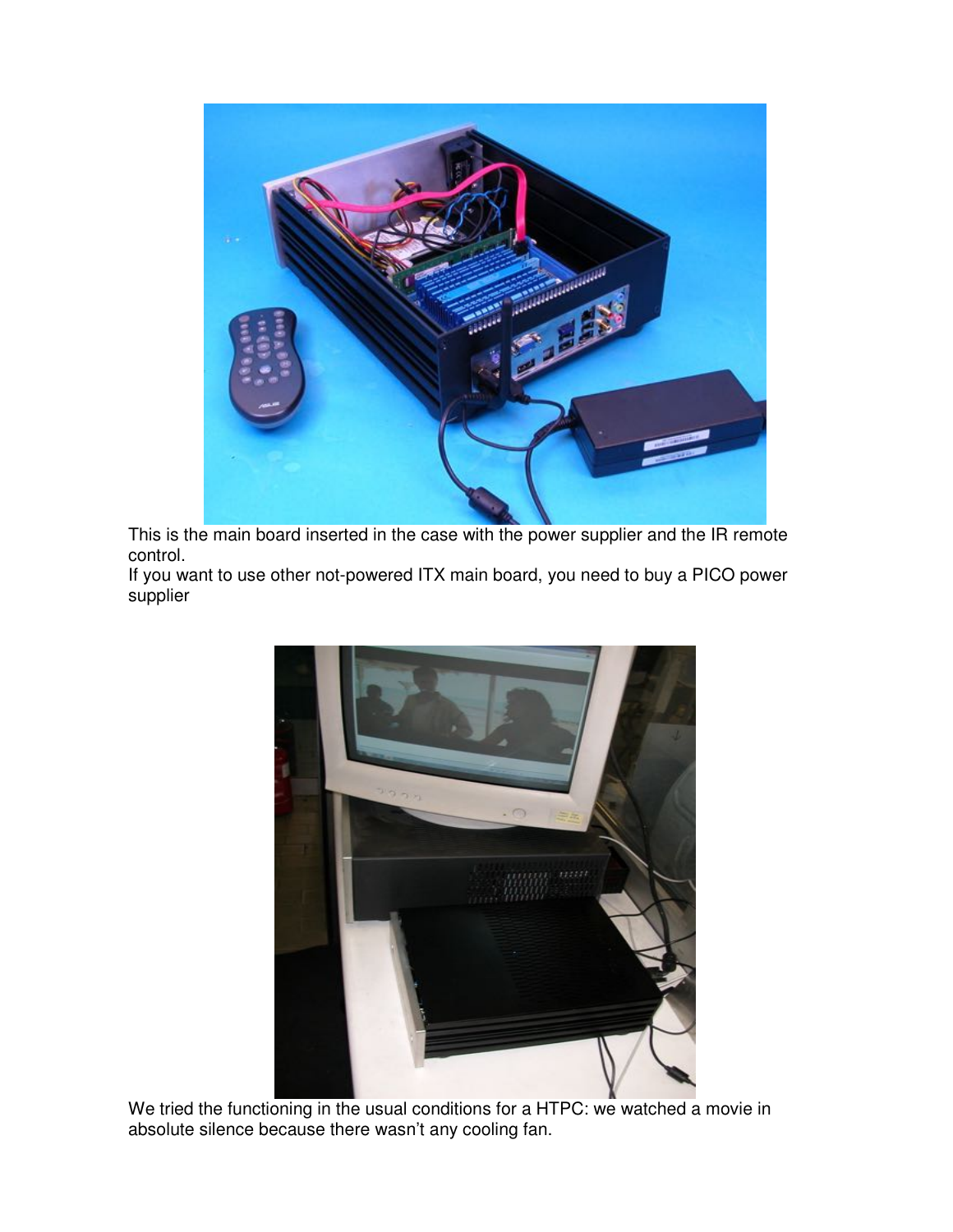

After 45 minutes the temperature on the internal heat sink was 59° C and it slowly kept raising up until 69° C after 120 minutes from the beginning of the test and it didn't change for the next 30 minutes.



Once the temperature stabilized around 69° C, even if there wasn't any need during the test, we decided to add a 120mm fan to make sure your HTPC can work well even in places where there isn't too much air like inside furniture. The noise was around 7,5 dB